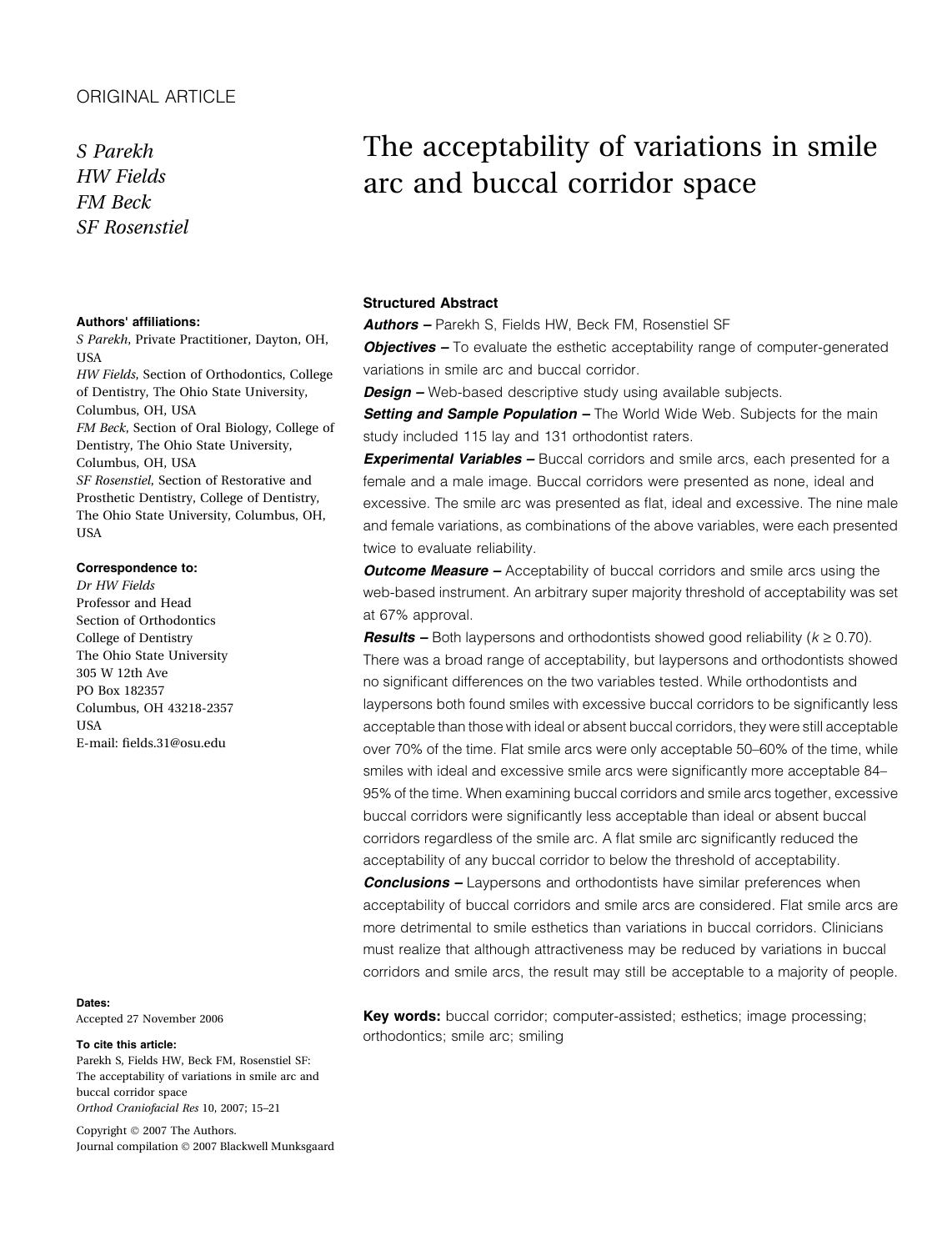# Introduction

Facial and dental esthetics have become increasingly important during the last decade when considering diagnosis and treatment planning. Recently, the field of orthodontics has experienced a 'paradigm shift' to focus more on esthetics, with specific emphasis on soft tissues around the mouth (1, 2). Although many current theories and clinical practices have evolved from anecdotal evidence or from restorative dentistry concepts, new data are emerging related to the science of esthetics. Two aspects of esthetics have recently received great attention: smile arc and buccal corridor space.

Frush and Fisher (3) were among the first to publish the concept of smile arc. Hulsey (4) quantified the smile line as a ratio to the lower lip. He found the smile line to be an important contributing factor to an attractive smile and suggested that orthodontics affects the smile line by adversely flattening it. Ackerman et al. (5) retitled the term 'smile line' to 'smile arc.'

Frush and Fisher (3) identified the notion of buccal corridor spaces. By definition, buccal corridor spaces were the negative space created between the buccal surfaces of the posterior teeth and the inner wall of the cheek. Too much buccal corridor resulted in large empty spaces, while too little looked artificial and was considered the essence of bad prosthetic denture esthetics. Some orthodontists currently advocate maxillary expansion in the absence of cross bites in an attempt to reduce buccal corridor space (6). Hulsey (4), on the other hand, found that buccal corridor spaces did not contribute significantly to smile esthetics. This finding was recently confirmed by Ritter et al. (7).

With the evolution of digital imaging, manipulation and testing of esthetic variables can be accomplished in a reliable and quantifiable manner. Kokich et al. (8) used variations of smile esthetics with a computerbased approach and found that orthodontists, general dentists, and lay people had varying levels at which they detected dental discrepancies.

Computer simulations of buccal corridor spaces have been studied and validate Hulsey's (4) original findings. Using modified cropped smiles to display absent and large buccal corridor spaces, which were then rated on a visual analog scale, it was concluded that buccal corridor spaces did not have an effect on the smile ratings of orthodontists, general dentists, and lay people (9). Recently it was found that laypersons could differentiate between different percentages of buccal corridor (10). When laypersons were shown full face color photographs with five alterations in buccal corridor, they preferred faces with minimal buccal corridor spaces. Laypersons were able to distinguish changes in buccal corridor on all levels except when they became minimal. Laypersons preferred broad smiles significantly more than narrow smiles.

Parekh et al. (11) evaluated the clinical impact of smile esthetics using digital images and attractiveness scores rated on a visual analog scale. They found all smile arcs with absent and ideal buccal corridors were rated nearly identically for males and females, while excessive buccal corridors brought all ratings down. For both genders flat smile arcs overwhelmed the attractiveness of all buccal corridors and were rated in the lower 40% of the scale. Orthodontists, especially female orthodontists, used a greater range of the rating instrument than laypersons. Buccal corridors and smile arcs generally made less difference to laypersons than to orthodontists. All raters, regardless of buccal corridors, generally preferred ideal smile arcs over excessive smile arcs and excessive smile arcs over flat smile arcs. In a somewhat similar study regarding buccal corridors, again using digitally modified images, there was a significant preference for minimal buccal corridors as rated by laypersons and orthodontists (12). This study demonstrated no differences based on the age or gender of the raters or between laypersons and orthodontists.

This new era of computer-generated images provides great opportunities for orthodontic esthetic research. Extremely realistic images, indistinguishable from actual clinical images, can have a single or combination of variables modified in precise and repeatable ways so that a range of variation can be proposed. Because manipulation of the images can be carried out in multiple ways, mastery of the techniques can provide images that accomplish the variations in clinically meaningful ways (e.g. if lip length is the variable of interest, it can be changed while holding the teeth constant, but if alveolar height is the variable of interest, it can be altered while holding the lip constant). As the technology and operator skills mature, it is becoming possible to provide a nearly continuous range for each variable instead of discrete, non-continuous variables. The vehicle for presentation can be cropped to display a precise portion of the face and teeth so the context and perspective of the obser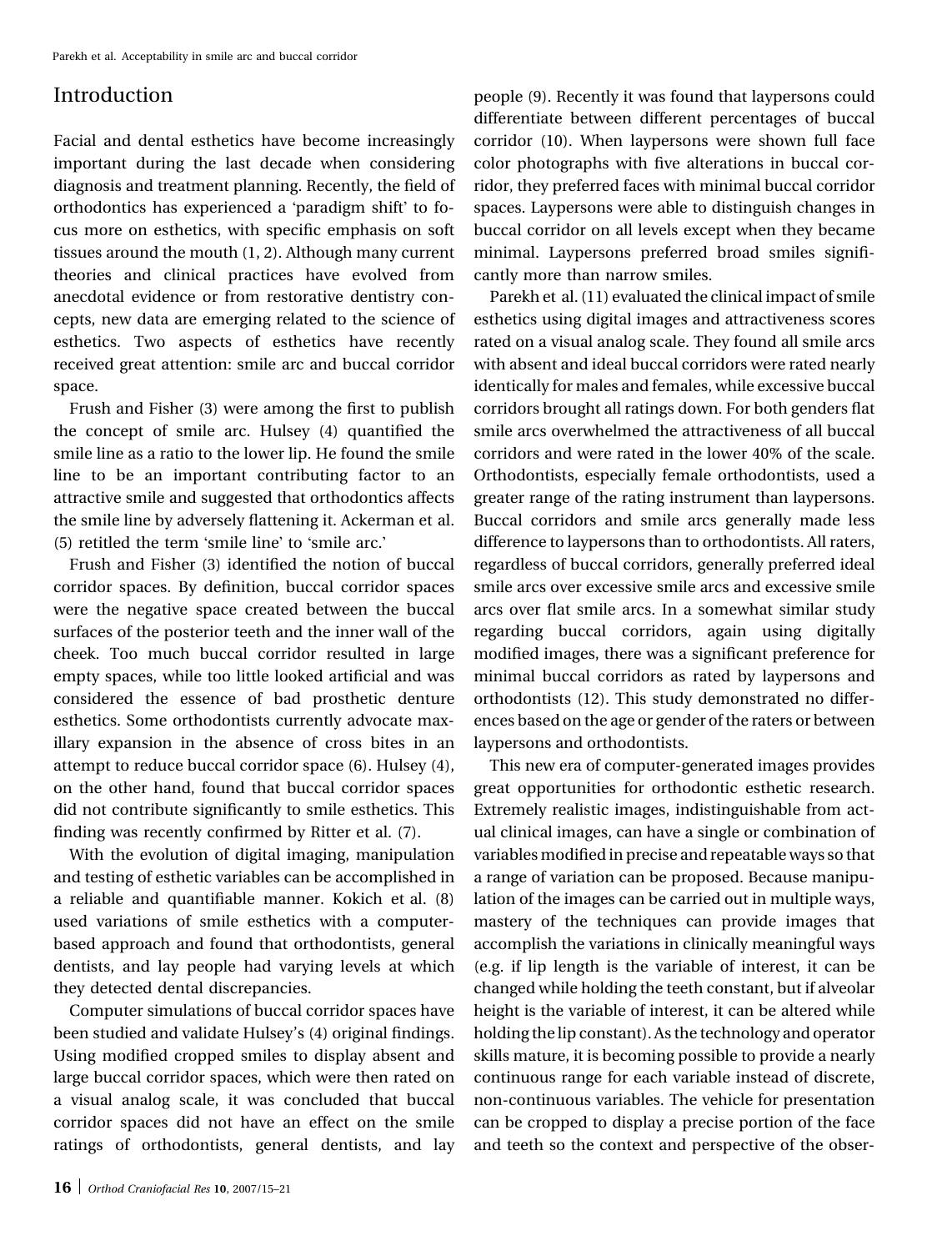vation is always identical. Subtle differences can be introduced by layering effects so that identical presentations can portray both genders. All these options with this level of precision are unachievable with conventional clinical photography.

Understanding attractiveness of the smile arc and buccal corridor space is important, because it provides a hierarchy of esthetic preference. This approach does have the weakness that practitioners can become infatuated with statistical and possibly suspect clinical differences. Detected differences can be viewed as critical thresholds that are then mistakenly applied to the clinical setting. Another way to look at the issue of smile esthetics is to ask where the boundaries of acceptability reside. This may be a more forgiving and realistic approach that allows more latitude and more accurately describes critical limits for clinical orthodontics. One might rate an esthetic variation as lower and less attractive on a scale, but still find the appearance acceptable.

The purpose of this study was to determine the range of variation orthodontists and laypersons found esthetically acceptable regarding smile arc and buccal corridors using male and female computer-generated and modified images of the circum-oral area. The null hypotheses for this study were that there were no significant differences: among the buccal corridors, among the smile arcs, among buccal corridors and smile arcs when considered together or for image or rater gender.

# Materials and methods

The details of the method, including illustrations, with the exception of the question pertaining to acceptability, have been published previously (11). A summary is presented here to familiarize the reader with the general method.

#### Image manipulation

Following IRB (explain abbreviation) approval, frontal digital images of ideally aligned teeth, and esthetic lips from different patients were obtained. These images were modified using Adobe Photoshop<sup>®</sup> 7.0 (San Jose, CA, USA) to create bilaterally symmetrical teeth and a set of lips. The teeth were morphed to progressively modify the curvature of the incisal edges to fit 12 parabolic curves. The lips were modified so that the lower lip would coincide with one of the middle level curves. An ideal smile arc and lips were combined to form the ideal composite smile with all teeth displayed to the maxillary second molar. Airbrushing created seven different sizes of buccal corridors. A 'male' image was created with an overlay of facial hair.

#### Pilot survey

Pilot and pilot follow-up reliability surveys were administered to experienced orthodontists (at least 5 years post-residency) in order to set the standards for the ideal smile arc, the maximum acceptable accentuated smile arc, the ideal buccal corridor (i.e. the ideal amount of black space) and an excessive buccal corridor (i.e. too much black space) for male and female images. The surveys were administered using  $Quask<sup>TM</sup>$ Form Artist (New Canaan, CT, USA). The orthodontists chose their preferred response for smile arc and buccal corridors using emoticons, which are interactive sliding bars that display a changing picture when the slider is activated.

#### Main survey

Raters voluntarily provided demographic information including gender, US geographical region, ethnic background, highest level of education completed, and any dental affiliation. Orthodontists were asked for the year they completed their professional training. If the rater was a layperson, they were asked to choose their income bracket from a drop down list. Available laypersons were contacted with conscious effort not to include those with dental affiliations.

The sample of raters consisted of 115 laypersons (60 males and 55 females) and 131 orthodontists (116 males and 15 females). On average, orthodontists were 22 years post-residency. The lay raters could be typified as college educated, Caucasian and from the central US with a median income of \$50 000 to \$75 000.

Median values from the pilot survey were used to create images for the main study that were presented using Quask<sup>TM</sup> Form Artist. Flat smile arcs and absent buccal corridors were available by definition. The ideal smile arc chosen by the pilot raters (arc #7) was constructed in such a way that the incisal edges of the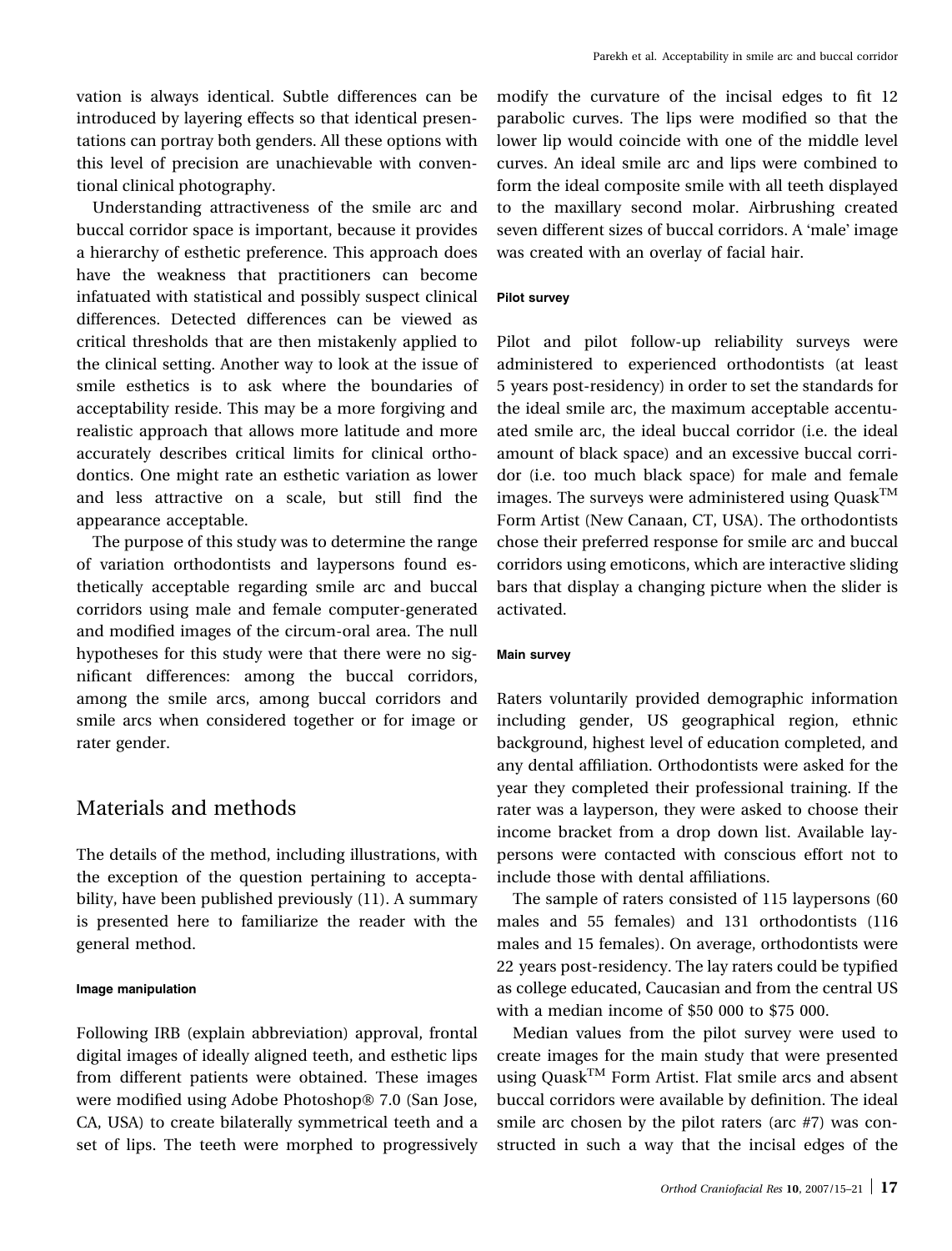maxillary teeth tracked the lower lip and matched the definition of the ideal smile arc. The excessive smile arc (arc #10 of 12) was selected as the next arc beyond the one chosen by the raters as the maximum acceptable arc. Buccal corridor was calculated as difference between visible maxillary dentition width and inner commissure width divided by inner commissure width and reported as a percentage. The ideal buccal corridors chosen were 6% and 11% while the excessive buccal corridors were 14% and 19% both for the females and males, respectively.

The smile arc variations (flat, ideal, excessive) were combined with the buccal corridor variations (none, ideal, excessive) to create nine female and nine male images combinations. Fig. 1 illustrates the composite male smiles.

The raters were asked to denote whether the displayed smile was acceptable or not (Fig. 2). Raters were



Fig. 1. Smile variations in buccal corridors (BC) and smile arcs (SA) as raters judged for male images.



Fig. 2. This screen from the main survey requested the raters to judge the smile as acceptable or unacceptable.

asked to evaluate the nine female and nine male smiles twice in order to determine reliability for a total of 36 smiles. The survey was designed such that the 36 smiles were randomized each time the survey was taken.

#### Statistical analysis

Simple Kappa statistics with 95% confidence intervals was used to test the reliability of the main survey. Two logistic regression models were used to evaluate image acceptability. The first model (all occupations model, which included both orthodontists and laypersons) utilized rater group, buccal corridor, and smile arc, as the independent variables. Due to a paucity of female orthodontists in our sample, a second model (lay model) was generated utilizing only laypersons, which showed reasonable gender balance among the raters (60 males and 55 females), to examine the following independent variables: buccal corridor, smile arc, image gender and rater gender. Both models employed the generalized estimating equation to adjust for repeated measures. Post hoc comparisons were made using multiple McNemar tests which were adjusted using the step-down Bonferroni method of Holm (13). The level of significance was set at a  $p < 0.05$  for all analyses.

# Results

## Reliability

Orthodontists showed good reliability ( $\kappa = 0.79$ , lower 95% confidence bound (LCB)  $= 0.76$ , upper 95% confidence bound (UCB)  $= 0.83$ ) and laypersons showed fair reliability ( $\kappa = 0.70$ , LCB = 0.66, UCB = 0.73).

#### Acceptability

Acceptability represents a range of attractiveness measures and encompasses what is acceptable to a certain percentage of the population. For the purposes of this study the acceptability threshold was set at 67%, which although arbitrary is clearly beyond a simple majority and appears to represent a clear or super majority. This type of threshold was used to define acceptability because clear demarcations of acceptability were desired rather than relying on the possibility of nearly equal opinions which can be derived from simple majorities.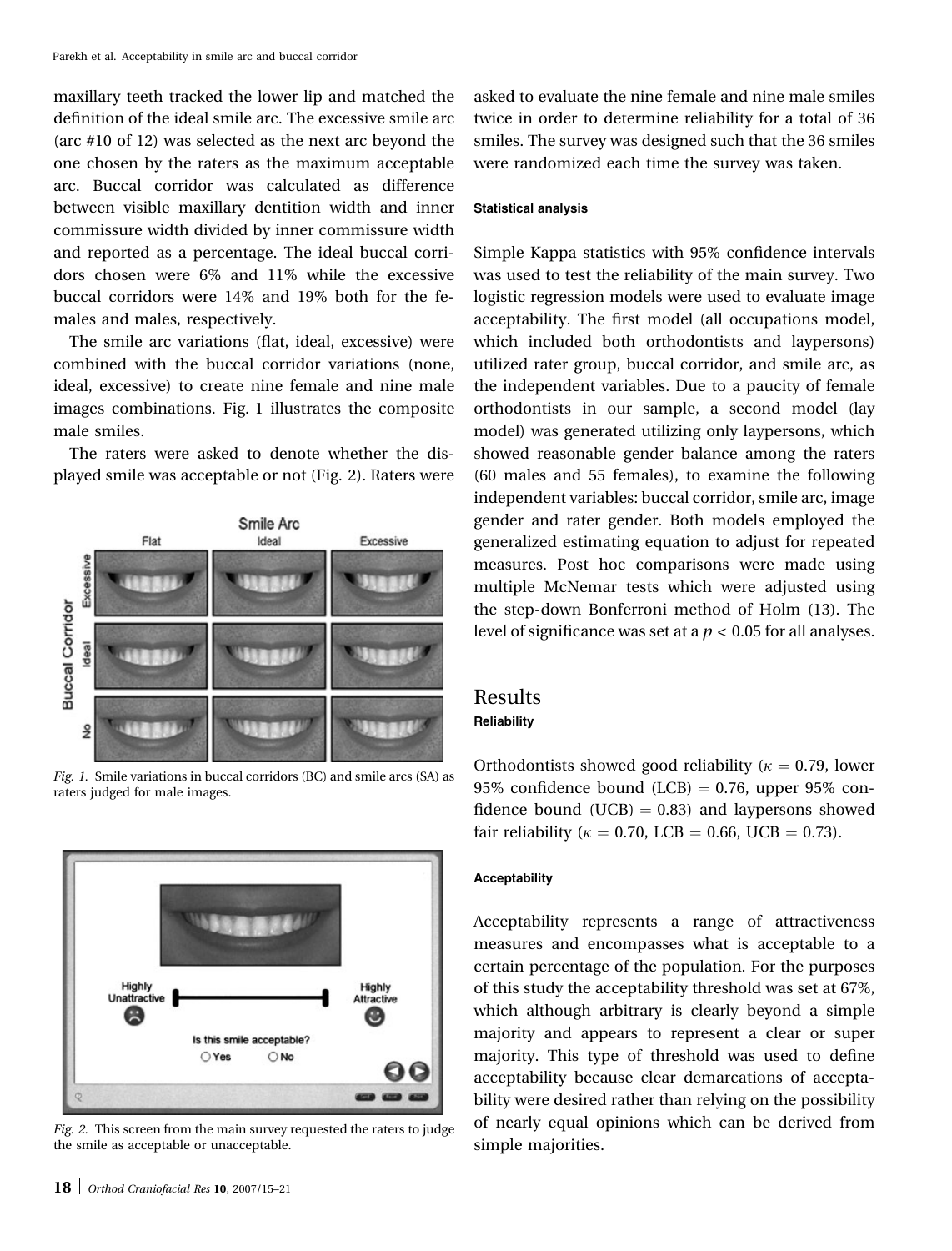#### All-occupations model

The all-occupations model logistic regression showed significant effects for the following interactions: group by corridor ( $p = 0.01$ ), group by smile ( $p = 0.001$ ), and corridor by smile ( $p = 0.0001$ ). Orthodontist and laypersons found absent buccal corridors and ideal buccal corridors statistically more acceptable than excessive buccal corridors, but excessive buccal corridors were acceptable to over 70% of the raters (Fig. 3). There were no statistical differences between the ratings of the orthodontists and the laypersons.

Orthodontists and the laypersons found the ideal and excessive smile arcs statistically more acceptable than the flat smile arc. Laypersons also found the ideal smile arc statistically more acceptable than the excessive smile arc. All ratings for the ideal and excessive smile arcs were 84–95%, while those for the flat smile arc ranged from 50% to 60% (Fig. 4). There were no statistical differences between the ratings of the orthodontists and the laypersons.

Figure 5 summarizes the interactions of all raters when judging the acceptability of the combinations of smile arc and buccal corridor variations. When considering the acceptability of buccal corridors and smile arcs, these data are quite clear that none of the buccal corridors are acceptable for flat smile arcs, while all buccal corridors are highly acceptable for ideal and excessive smile arcs (but the acceptability of the excessive buccal corridors was significantly less than ideal or no buccal corridors for each smile arc). The acceptability for the flat smile arcs fell under the acceptability threshold of 67%. Differences between



Fig. 3. Acceptability ratings by orthodontists and laypersons for buccal corridors. The bold horizontal line represents the supermajority threshold for acceptability. For both orthodontists and laypersons the excessive buccal corridor (BC) was rated statistically significantly ( $p = 0.003$ ) lower than either ideal or no BC.



Fig. 4. Acceptability ratings by orthodontists and laypersons for smile arc. The bold horizontal line represents the supermajority threshold for acceptability. For both orthodontists and laypersons there were statistically significant differences ( $p = 0.007$ ) between all smile arcs except between ideal and excessive smile arc (SA) for orthodontists.



Fig. 5. Acceptability ratings by all raters for the interactions of buccal corridors and smile arcs. The bold horizontal line represents the supermajority threshold for acceptability. Within a given smile arc there were statistically significant differences ( $p = 0.003$ ) between all buccal corridors except ideal BC and no BC. There were also statistically significant differences ( $p = 0.003$ ) between all buccal corridors for smile arcs except between excessive BC for ideal and excessive SA.

buccal corridors across smile arcs were statistically significant in every instance except for ideal and excessive smile arcs with an excessive buccal corridor.

#### Lay model

The lay logistic regression model revealed significant effects ( $p < 0.0001$ ) only for smile arc with none of the other main effects or interactions reaching significance. Specifically, there were no significant differences for image or rater gender. The smile arc as judged by laypersons was significantly different for each variant (flat, ideal and excessive  $p < 0.0005$ ) but the flat arc was judged less acceptable and below the 67% level (Fig. 6).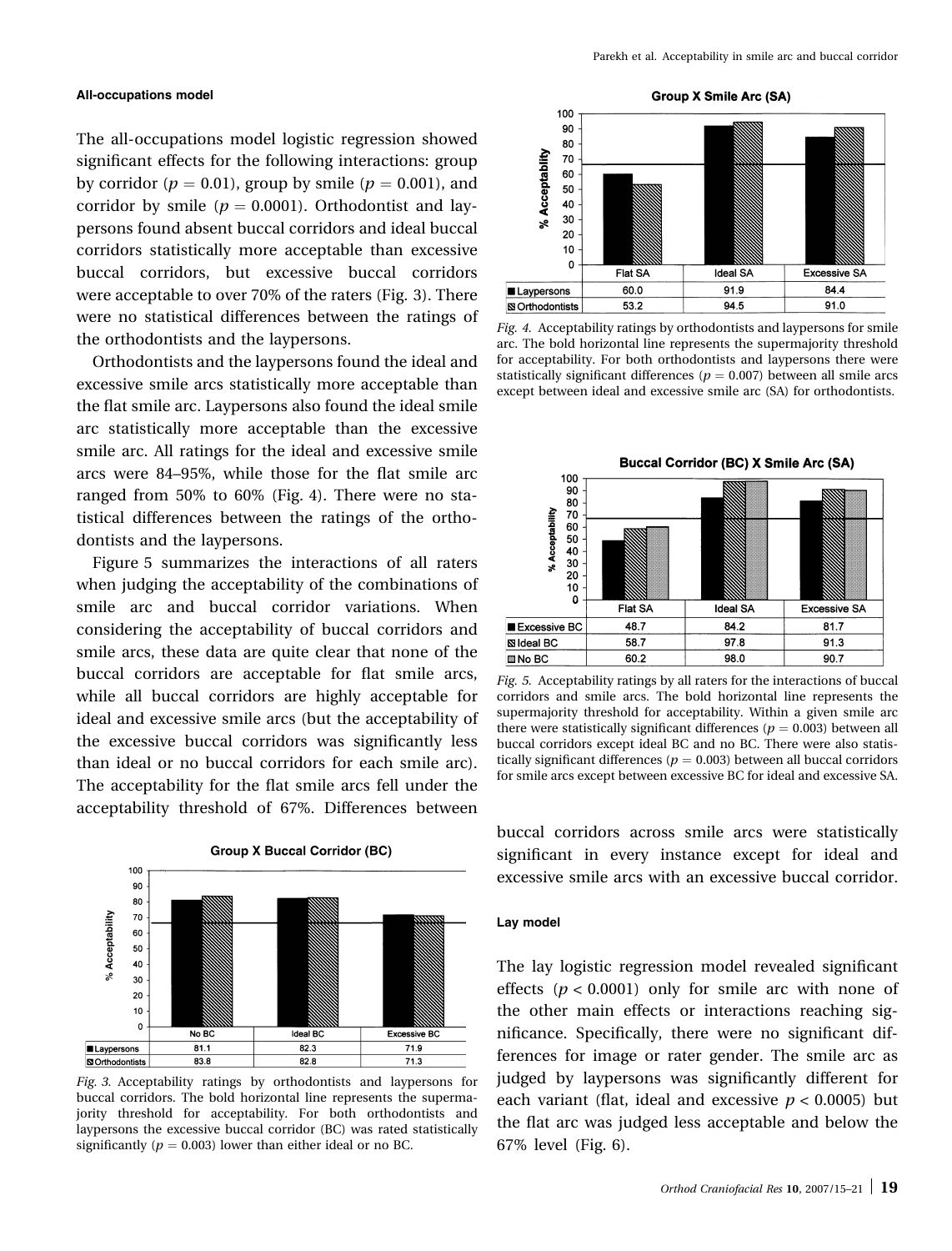

Fig. 6. Acceptability ratings by laypersons for smile arc when including image and rater gender in the logistic regression model. The bold horizontal line represents the supermajority threshold for acceptability. There were statistically significant differences among all smile arcs  $p < 0.0005$ .

## Discussion

Using acceptability measures asks a different question than attractiveness ratings. Observers may have quite distinct opinions regarding their preferences for attractiveness that separate different esthetic variables into statistically significant entities. These dramatic attractiveness differences can be seen in a more moderate light when patients consider what is acceptable. This more forgiving attribute may have more applicability and provide the practitioner with more flexibility, especially when patients have not been sensitized to minor discrepancies.

Laypersons and orthodontist viewed acceptability of buccal corridors and smile arcs similarly in this study. Parekh et al. (11) previously reported no clinically significant differences between lay and orthodontic raters for attractiveness. Roden-Johnson et al. (9) found no differences among rater groups for buccal corridors space, which is also consistent with the findings of Ritter et al. (7) and Gracco et al. (12). To this point, similarities of opinion regarding buccal corridor space among rater groups is a common finding.

Because the orthodontic raters were not equally distributed between gender their gender preferences could not be contrasted. Laypersons, on the other hand, were nearly equally distributed for gender in the sample; however, their rater preferences were not different as a function of rater or image gender. The attractiveness findings of Parekh et al. (11) were similar with the exception of a clinically significant dislike of excessive buccal corridors in males with ideal smile arcs. Moore et al. (10) also found no significant differences between ratings for males and females or by male or female raters. Gracco et al. (12) recently confirmed that rater gender and age were not significant in rater judgments of buccal corridor preferences.

Overall, excessive buccal corridors emerged as less acceptable, but remained in the highly acceptable range. Hulsey (4) and Ritter et al. (7) found buccal corridors not to be an esthetic issue. Roden-Johnson et al. (9) also found, using different criteria, that buccal corridor size was not a critical issue. The attractiveness data of Parekh et al. (11) indicated raters preference for minimal buccal corridors, and excessive buccal corridors were not clinically significantly less attractive except in males with ideal smile arcs. Moore et al. (10) found differences between the narrow and broad smiles as determined by proportion of buccal corridor space. Gracco et al. (12) found a preference for minimal buccal corridor space. Apparently people do prefer less buccal corridor space, but substantial variation is acceptable.

On the other hand, flat smile arcs were significantly and decidedly less acceptable than other smile arcs for all raters. Flat smile arcs did not meet the threshold for acceptability. Although minor distinctions existed between ideal and excessive smile arcs, these are highly acceptable for all raters. Few studies have tried to quantify the esthetics of the smile arc. The attractiveness data from Parekh et al. (11) parallel the low acceptability for flat smile arcs. This finding is consistent with Hulsey's (4) warning that flat smile arcs are unesthetic.

Synergisms were present when looking at the combined effects of variations of smile arcs and buccal corridors. While excessive buccal corridors reduce the acceptability of all smile arcs, the most dramatic impact was from flattening the smile arc on any buccal corridor. That single change moved the results, regardless of the buccal corridor space, to the unacceptable range.

When observing the responses between the pilot and main surveys, it is particularly interesting to focus on the orthodontists. In the pilot surveys, orthodontists were asked to determine thresholds at which smile arcs and buccal corridors became excessive. One would expect smile characteristics falling within the non-ideal or excessive range as determined by the pilot studies to be unacceptable to orthodontists in the main study.